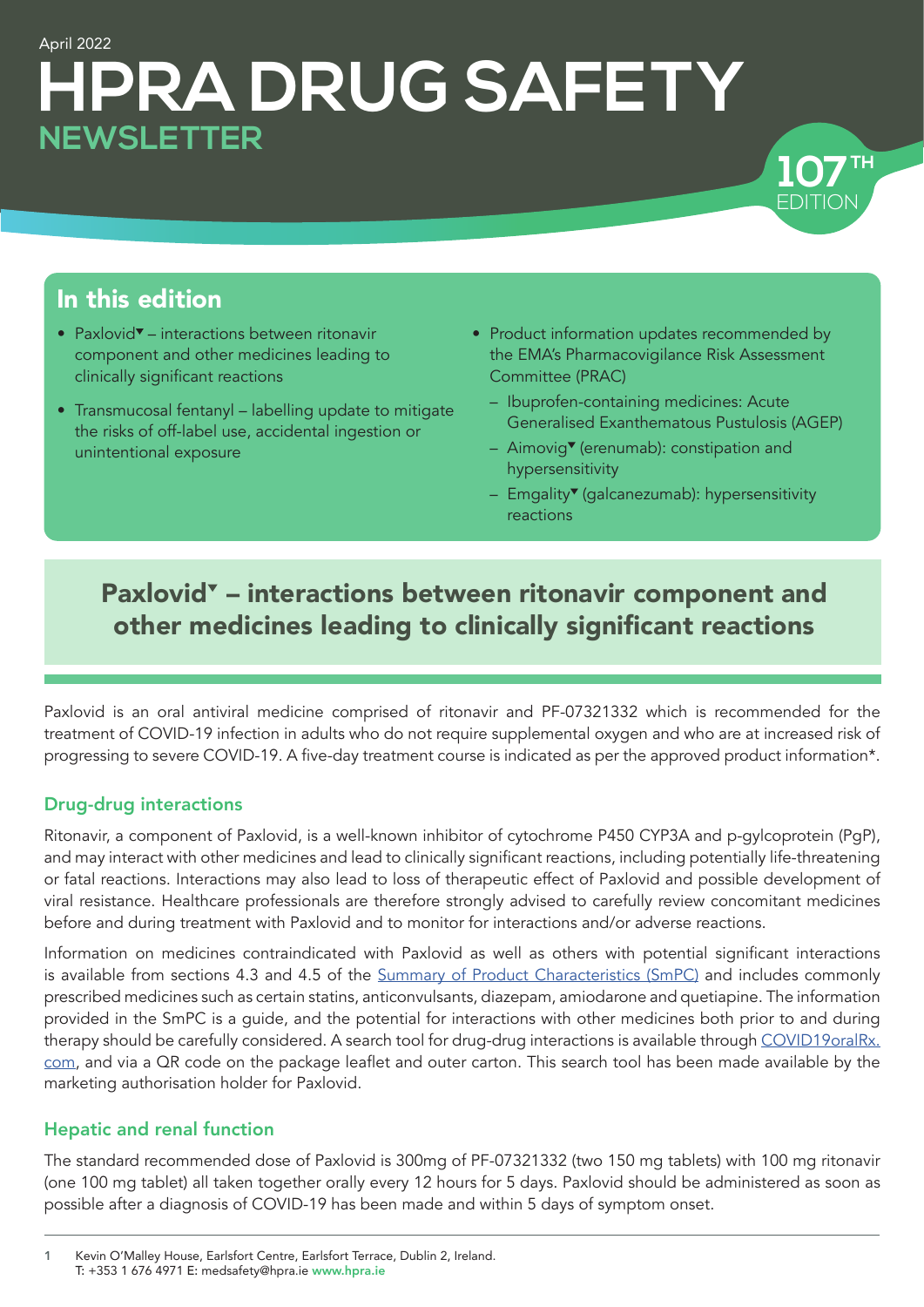In patients with moderate renal impairment (eGFR ≥ 30 to < 60 mL/min), a dose adjustment is recommended and such patients should be advised to take only one tablet of PF-07321332 with the one tablet of ritonavir every 12 hours. The patient should be advised of the adjustment from the standard dosing due to their renal impairment.

Paxlovid is contraindicated in patients with severe renal impairment (eGFR <30 mL/min, including patients with end stage renal failure under haemodialysis) or severe hepatic impairment as no pharmacokinetic and clinical data are available.

No dose adjustment of Paxlovid is advised for patients with either mild (Child-Pugh Class A) or moderate (Child-Pugh Class B) hepatic impairment. However, caution should be exercised when administering Paxlovid to patients with pre-existing liver diseases, liver enzyme abnormalities or hepatitis, as hepatic transaminase elevations, clinical hepatitis and jaundice have occurred in patients receiving ritonavir.

#### Women of childbearing potential

There are no human data on the use of Paxlovid in pregnancy to inform the drug-associated risk of adverse developmental outcomes. As such, women of childbearing potential should avoid becoming pregnant during treatment and as a precautionary measure for 7 days after completing treatment. As ritonavir may reduce the efficacy of combined hormonal contraceptives, patients using combined hormonal contraceptives should be advised to use an effective alternative contraception method or an additional barrier method of contraception during treatment, and until one menstrual cycle after stopping Paxlovid.

Breastfeeding should be interrupted during treatment and as a precautionary measure for 7 days after completing Paxlovid.

Treatment is not recommended during pregnancy or for women of childbearing potential not using contraception unless the clinical condition requires treatment with Paxlovid.

## Key Message

Ritonavir, a component of Paxlovid, is a well-known inhibitor of cytochrome P450 CYP3A (and PgP inhibitor), and may interact with other medicines leading to clinically significant reactions, including potentially life-threatening or fatal reactions or a loss of therapeutic effect of Paxlovid and possible development of viral resistance.

Refer to the Summary of Product Characteristics (SmPC) for guidance on medicines that are contraindicated or have potential significant interactions. A search tool for drug-drug interactions is available through [COVID19oralRx.com](https://www.covid19oralrx.com/en)

Paxlovid is contraindicated in patients with severe renal impairment. For patients with moderate renal impairment (eGFR ≥ 30 to < 60 mL/min) a dose adjustment is recommended i.e. one tablet of PF-07321332 with one tablet of ritonavir every 12 hours. The patient should be advised of the adjustment from the standard dosing.

Exercise caution when administering Paxlovid to patients with pre-existing liver diseases, liver enzyme abnormalities or hepatitis, due to the risk of hepatotoxicity.

Advise women of childbearing potential to avoid becoming pregnant during treatment and as a precautionary measure for 7 days after completing treatment. Paxlovid should not be used in pregnant women or women of childbearing potential not using contraception unless the clinical condition requires treatment with Paxlovid.

Paxlovid is subject to additional monitoring<sup>\*</sup> and suspected adverse associated with its use should be reported to the HPRA via the available [methods](http://www.hpra.ie/homepage/about-us/report-an-issue).

\* The approved product information is made up of the Summary of Product Characteristics (SmPC) and Package Leaflet (PL) and is available at *[www.hpra.ie](http://www.hpra.ie) or [www.ema.europa.eu.](http://www.ema.europa.eu)*

2 Kevin O'Malley House, Earlsfort Centre, Earlsfort Terrace, Dublin 2, Ireland. T: +353 1 676 4971 E: medsafety@hpra.ie www.hpra.ie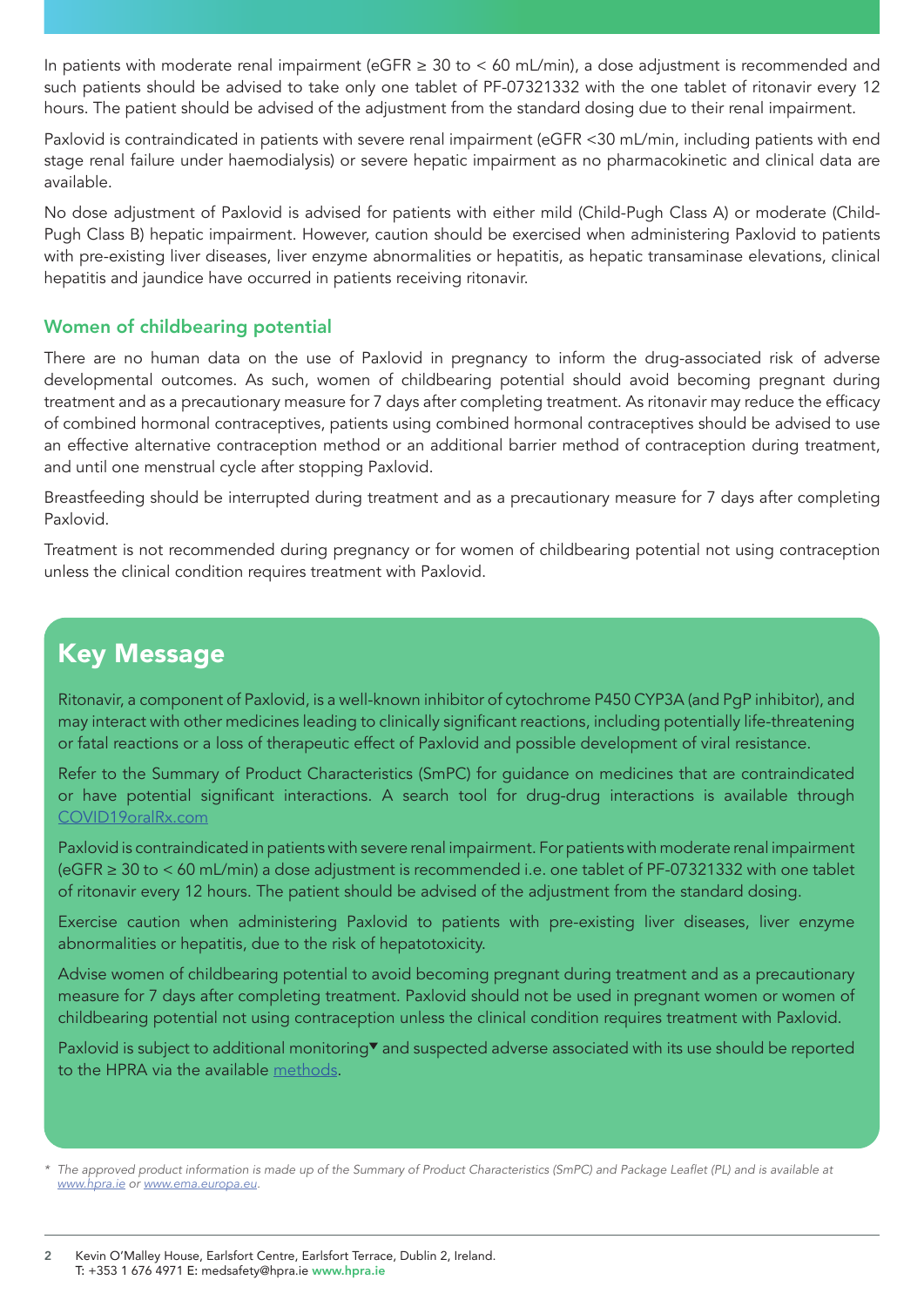### <span id="page-2-0"></span>Transmucosal fentanyl – labelling update to mitigate the risks of off-label use, accidental ingestion or unintentional exposure

Fentanyl is a potent opioid analgesic available in various forms (transdermal patches, solution for injection, nasal spray, buccal soluble film, sublingual tablets, and buccal tablets/lozenges). With respect to the transmucosal route of administration, the authorised indication for these medicines is the treatment of breakthrough pain in adults with cancer who are already receiving maintenance opioid therapy for chronic cancer pain.

Transmucosal fentanyl use in those who are opioid naive, through off-label use, accidental ingestion or unintentional exposure, can cause serious harm and can be fatal, including in children. Following a review of available data, the European Medicines Agency's (EMA's) Pharmacovigilance Risk Assessment Committee (PRAC) has recommended that warnings are strengthened on the labelling of transmucosal fentanyl products to further raise awareness and to mitigate this risk.

The strengthened warnings complement those already described in product information\*. Educational materials to support healthcare professionals and patients in the safe use of these products, including guidance to mitigate the risk of accidental exposure, are available from the HPRA website, through the following links:

• [Abstral sublingual tablets](https://www.hpra.ie/homepage/medicines/medicines-information/find-a-medicine/results/item?pano=PA2288/004/002&t=Abstral%20100%20microgram%20sublingual%20tablets#edumat)

• [Effentora buccal table](https://www.hpra.ie/homepage/medicines/medicines-information/find-a-medicine/results/item?pano=EU/1/08/441/1-2&t=Effentora#edumat)

• [Actiq compressed lozenge](https://www.hpra.ie/homepage/medicines/medicines-information/find-a-medicine/results/item?pano=PA0749/195/001&t=Actiq%20200%20micrograms%20compressed%20lozenge%20with%20integral%20oromucosal%20applicator#edumat)

• [Instanyl nasal spray](https://www.hpra.ie/homepage/medicines/medicines-information/find-a-medicine/results/item?pano=EU/1/09/531/010-013&t=Instanyl#edumat)

### Key Message

Transmucosal fentanyl is approved for use only in the treatment of breakthrough pain in adults who are already receiving maintenance opioid therapy for chronic cancer pain.

Use in an opioid naive patient, as either off label use, accidental ingestion or unintentional exposure can cause serious harm and can be fatal, including in children.

Healthcare professionals should ensure that patients are aware of the appropriate use of transmucosal fentanyl and the risks associated with accidental ingestion and unintentional exposure, including in children. Patients should be advised to keep their transmucosal fentanyl in a safe and secure place, out of the sight and reach of children.

Educational materials containing specific advice for each of these medicines, which complement product information, are available from the HPRA website for healthcare professionals and patients/carers. A copy of these should be provided to patients/carers when prescribing or dispensing one of these medicines.

\* The approved product information is made up of the Summary of Product Characteristics (SmPC) and Package Leaflet (PL) and is available at *[www.hpra.ie](http://www.hpra.ie) or [www.ema.europa.eu](https://www.ema.europa.eu/en)*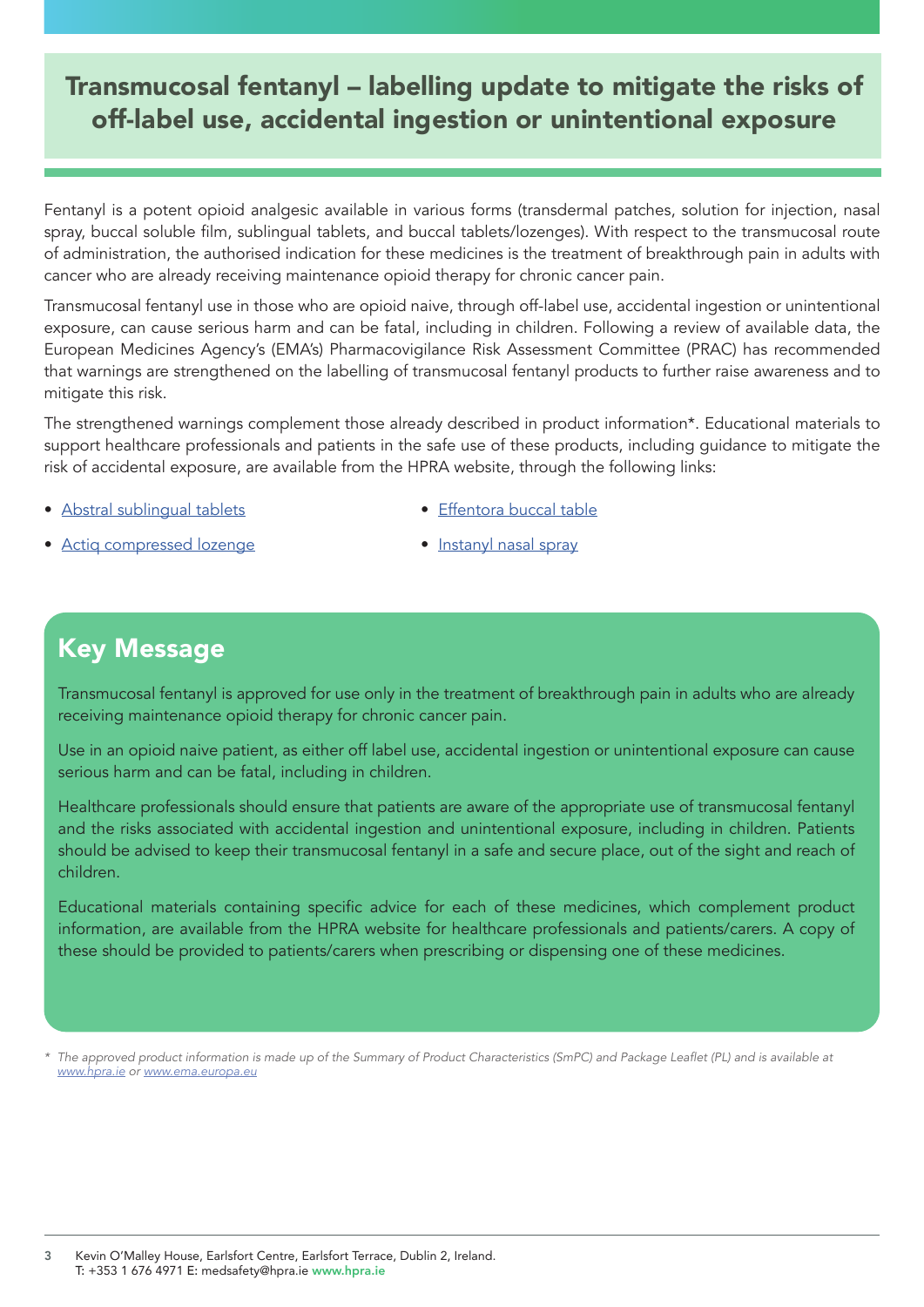### <span id="page-3-0"></span>Product information updates recommended by the EMA's Pharmacovigilance Risk Assessment Committee (PRAC)

The HPRA wishes to highlight a selection of recent recommendations, made by the the EMA's Pharmacovigilance Risk Assessment Committee (PRAC), to update product information for medicines in clinical use. The PRAC, in which the HPRA participate, are responsible for assessing and monitoring the safety of medicines. Healthcare professionals (HCPs) are reminded to regularly check the **HPRA** or **[EMA](https://www.ema.europa.eu/en)** websites for current product information concerning medicines they prescribe or dispense.

#### Ibuprofen-containing medicines: Acute Generalised Exanthematous Pustulosis (AGEP)

Ibuprofen is a non-steroidal anti-inflammatory drug (NSAID), commonly used for the reduction of pain, inflammation *and fever*

• Product information for ibuprofen-containing medicines already include a warning regarding very rare reports of serious skin reactions, including exfoliative dermatitis, Stevens-Johnson syndrome, and toxic epidermal necrolysis. This warning will be updated to reflect that cases of AGEP have also been reported. HCPs are reminded that treatment with ibuprofen-containing medicines should be discontinued at the first appearance of skin rash, mucosal lesions, or any other sign of hypersensitivity.

#### Aimovig<sup>v</sup> (erenumab): constipation and hypersensitivity

Aimovig is an IgG2 monoclonal antibody which binds to the calcitonin gene-related peptide (CGRP) and is indicated for prophylaxis of migraine in adults who have at least four migraine days per month

- Constipation, which is usually mild to moderate, is a known and common adverse reaction associated with Aimovig (erenumab). In the majority of reported cases, onset was after the first dose, however, patients have also experienced constipation later on in treatment. In most cases constipation resolved within three months. Product information has been updated to reflect that, in the post-marketing setting, constipation with serious complications has been reported with erenumab. In some cases hospitalisation was required, including cases where surgery was necessary. History of constipation or the concurrent use of medicines associated with decreased gastrointestinal motility may increase the risk for more severe constipation and the potential for constipation-related complications. Patients should be warned about the risk of constipation and advised to seek medical attention in case constipation does not resolve or worsens and immediately so if they develop severe constipation. Constipation should be managed promptly as clinically appropriate. For severe constipation, discontinuation of treatment should be considered.
- A warning in product information will reflect that serious hypersensitivity reactions, including rash, angioedema, and anaphylactic reactions, have been reported with erenumab in post-marketing experience. These reactions may occur within minutes, although some may occur more than one week after treatment. Patients should be warned about the symptoms associated with hypersensitivity reactions. HCPs are advised to discontinue erenumab immediately if serious hypersensitivity occurs.

#### $Empularity$ <sup> $\blacktriangledown$ </sup> (galcanezumab): hypersensitivity reactions

Emgality is an IgG4 monoclonal antibody which binds to the calcitonin gene-related peptide (CGRP) and is indicated for prophylaxis of migraine in adults who have at least four migraine days per month.

- A warning in product information will reflect that serious hypersensitivity reactions, including cases of anaphylaxis, angioedema and urticaria can occur rarely (may affect up to 1 in 1,000 people). Serious hypersensitivity reactions may occur within a day after galcanezumab administration, however cases with a delayed onset have also been reported. HCPs are advised to discontinue galcanezumab immediately if serious hypersensitivity occurs.
- 4 Kevin O'Malley House, Earlsfort Centre, Earlsfort Terrace, Dublin 2, Ireland. T: +353 1 676 4971 E: medsafety@hpra.ie www.hpra.ie